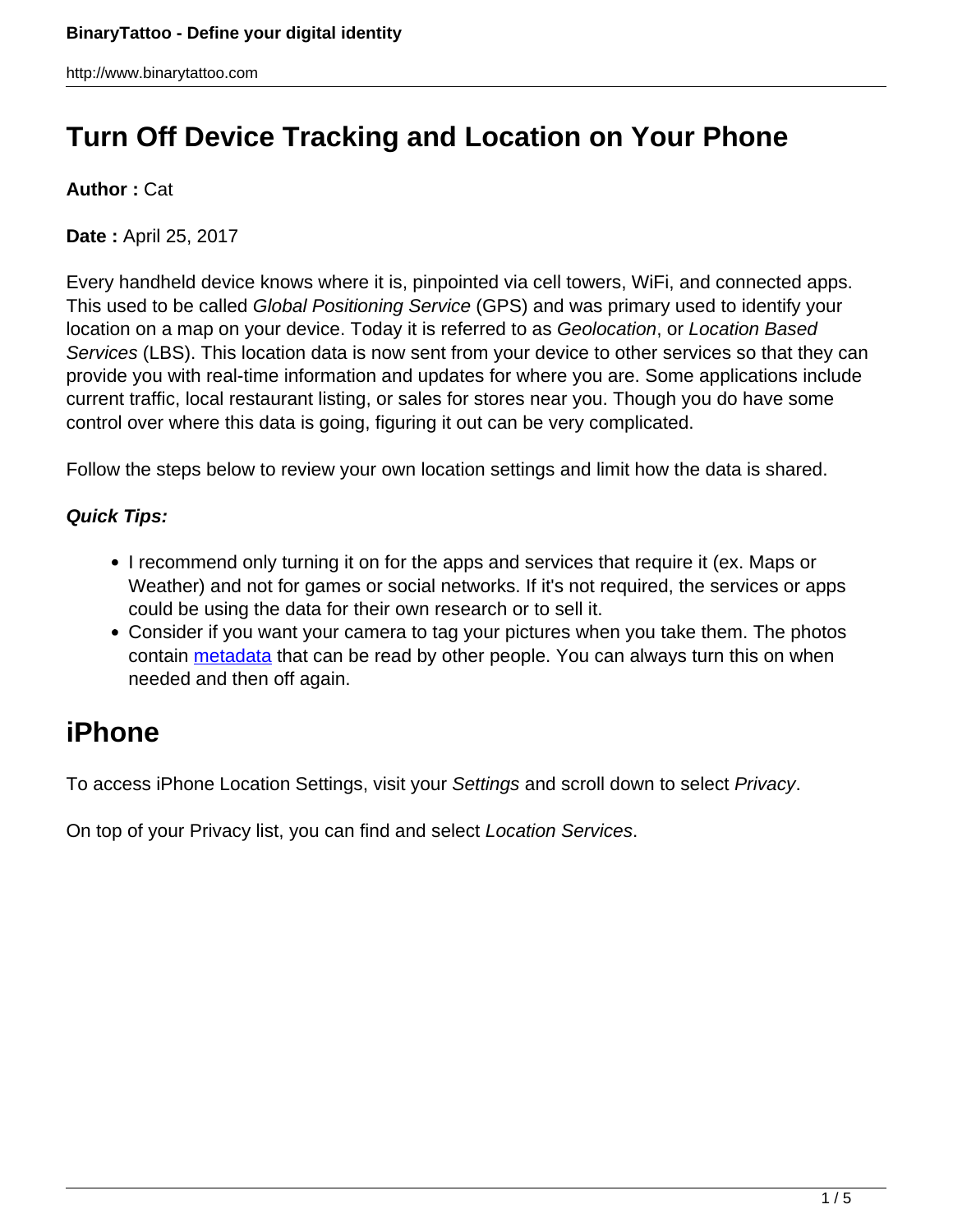#### **BinaryTattoo - Define your digital identity**

http://www.binarytattoo.com<br>service will work. If you turn it on then you need to review other settings on a per-app basis. The Location Services for iPhone are 'all on' or 'all off'. If you turn it off then no location based

On the Location Services screen you will see a list of all apps that can make use of your location. The options are "Never", "When in Use" and "Always". Go through your app list and adjust each setting to your comfort level. Keep in mind that "Always" means that app is collecting your location whenever it wants and not just when you are using it.

You can also find and select Share My Location. At present, this setting is used for an app called Find My Friends. When you use the app, you can let designated friends and family know your specific location (for safety or to track your phone). If you do not use the app then you do not need this turned on.

Finally, you can select System Services at the bottom of the screen. This screen is a lengthy list of ways Apple uses your data. Turn off items you do not want. Some are services for the user and some are for Apple to collect data.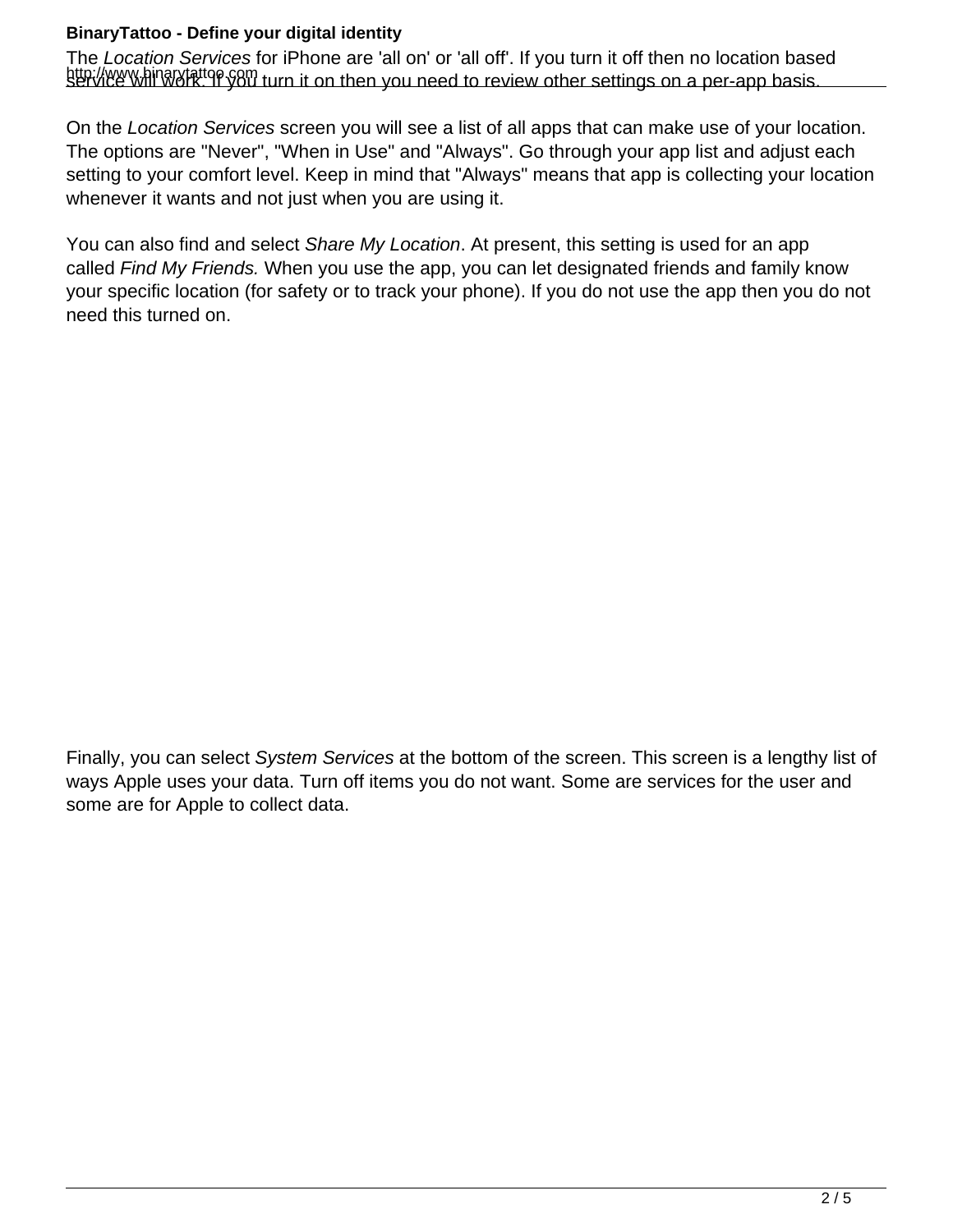# **BinaryTattoo - Define your digital identity Android**rytattoo.com

Android Location Settings can be found by selecting Settings, then Personal and then Location.

The Location Services for Android (like iPhone) are 'all on' or 'all off'. If you turn it off then no location based service will work. If you turn it on then you need to review all other settings on a perapp basis.

Android also includes a Mode for establishing your location. The higher the accuracy, the more data points Google uses to pinpoint your location. If you are uncomfortable with Google tracking your connected WiFi networks, you can use 'Device Only' which resorts back to the old GPS.

You can find the individual app settings by selecting Settings, then Apps, followed by Advanced, and then App Permissions.

This screen will give you a list of all the systems that outside apps are allowed to access. Selecting Location will take you to your apps that will take your location. From here each app can be individually turned on or off.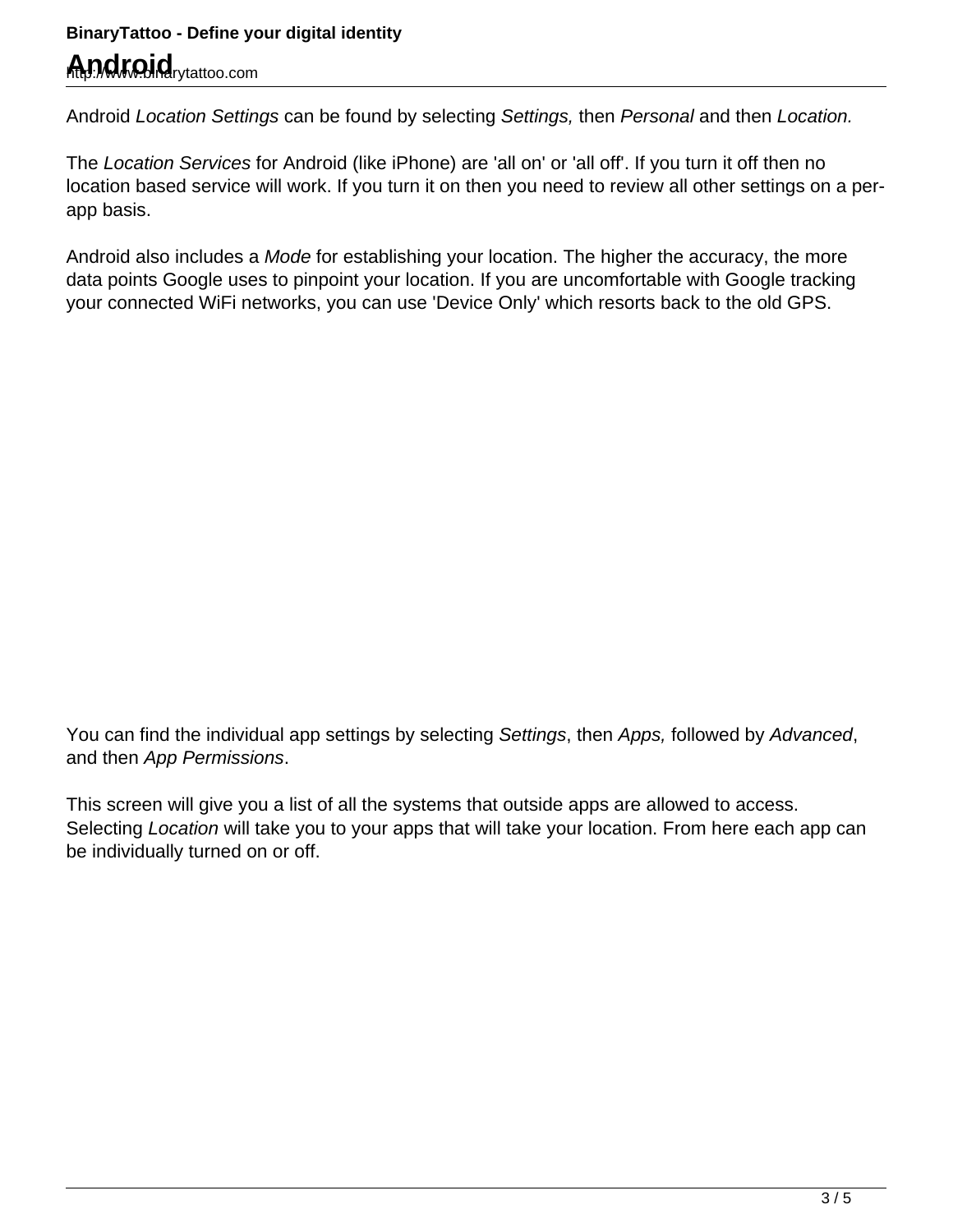http://www.binarytattoo.com

# **BlackBerry**

For BlackBerry Location Settings, visit your Settings and select Security and Privacy. At the top you may find and select Application Permissions.

The Permissions screen defaults to a list of all applications with their coresponding version. From here you can chose either a permission type by pulling down the 'Permissions' box (Location, Camera, Contacts etc) or you can individually select an app.